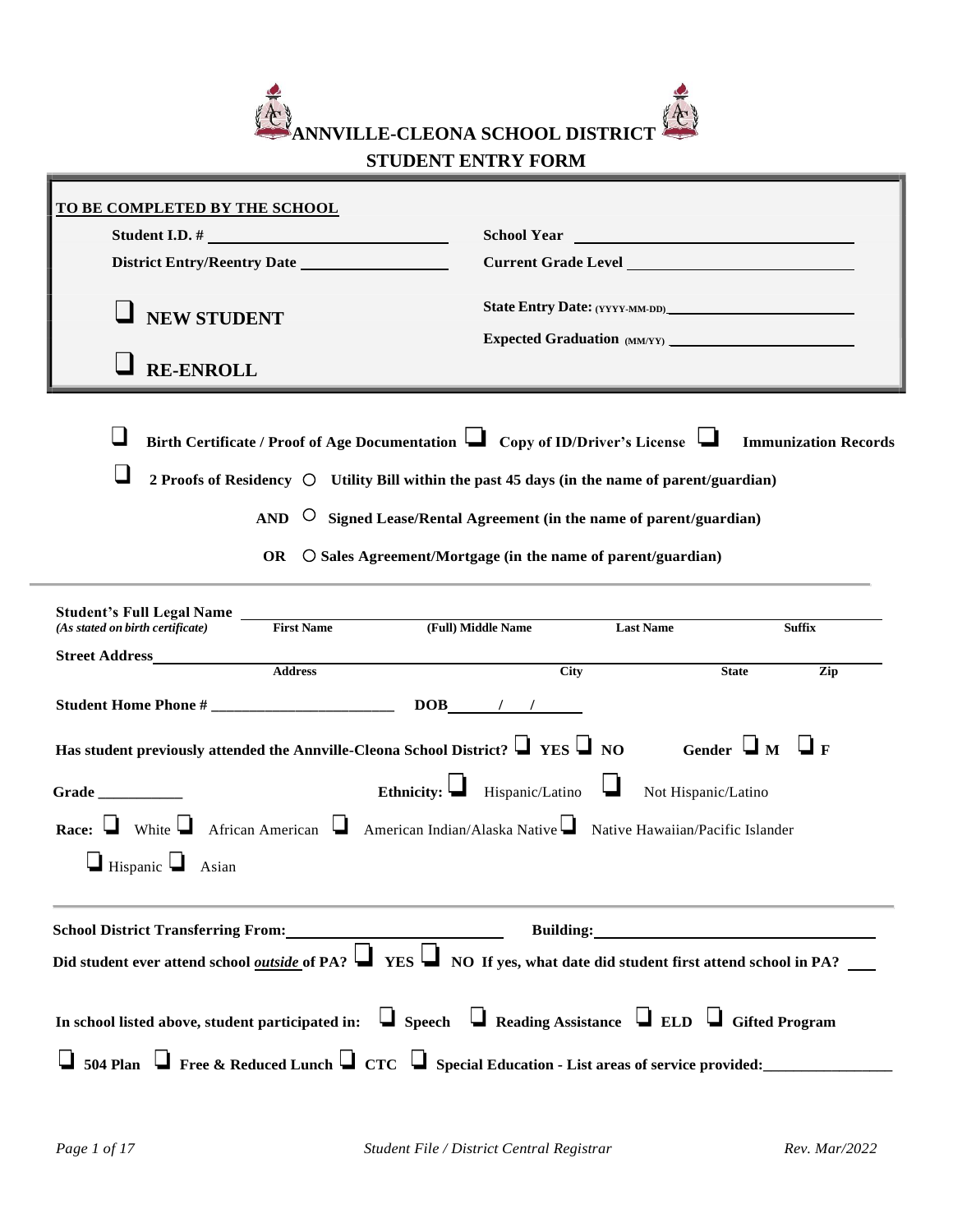| PARENT/GUARDIAN INFORMATION |                                                                                                                      |
|-----------------------------|----------------------------------------------------------------------------------------------------------------------|
|                             | Guardianship: $\Box$ Both Parents $\Box$ Joint/Shared $\Box$ Father $\Box$ Mother $\Box$ Guardian                    |
|                             | Student Lives with: $\Box$ Both Parents $\Box$ Joint/Shared $\Box$ Father $\Box$ Mother $\Box$ Guardian $\Box$ Other |

#### **CHILD CUSTODY POLICY**

**If child custody arrangements are part of your family structure, please be aware of our policies in this area:**

- **All custody orders are the parent/guardian's responsibility to provide to the Annville-Cleona School District.** • **In the absence of a custody order, the school assumes shared custody which allows both parents to be involved in their child's**
- **education; both parents, regardless of custody arrangements, have access to their child's records unless a court order specifically prohibits access.**
- **The parent of record is the parent with whom the child resides.**
- **The parent of record must live in the Annville-Cleona School District.**
- **Enforcement of custody order is a police responsibility, not one for the school.**

| <b>COMPLETE IF PARENTS ARE DIVORCED/SEPARATED:</b><br>Is there a custody agreement available? $\Box$ *Yes $\Box$ No | *If YES, parent/guardian MUST provide a copy, otherwise we are unable to abide by its contents. |
|---------------------------------------------------------------------------------------------------------------------|-------------------------------------------------------------------------------------------------|
|                                                                                                                     | Legal custody is granted to:                                                                    |
|                                                                                                                     |                                                                                                 |
|                                                                                                                     | <b>FOSTER CHILD:</b> VES NO If Yes, Placement Agency:                                           |
| Originating District of Residence:                                                                                  | Building of Residence:                                                                          |

#### SIBLINGS AND/OR ANY OTHER CHILDREN UNDER THE AGE OF 18 RESIDING IN THE HOME

| <b>First Name</b> | <b>Last Name</b> | <b>DOB</b> | Gender | Age | Grade | <b>School</b> |
|-------------------|------------------|------------|--------|-----|-------|---------------|
|                   |                  |            |        |     |       |               |
|                   |                  |            |        |     |       |               |
|                   |                  |            |        |     |       |               |
|                   |                  |            |        |     |       |               |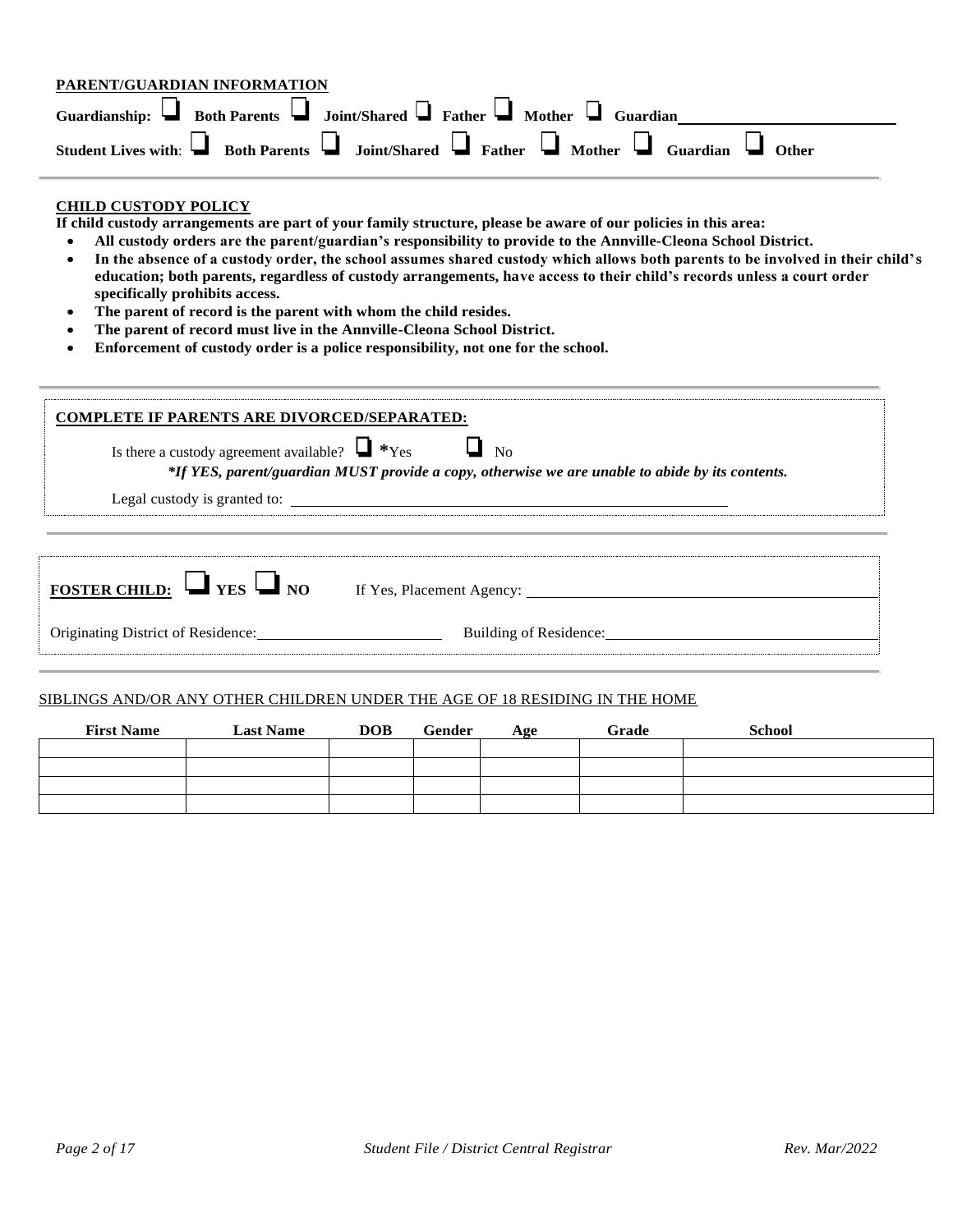|                                                                                                                                                                                        |       |                                                                 | <b>PRIMARY CONTACT:</b> The student MUST reside with this parent/guardian: <b>I</b> Full-time <b>I</b> Part-time |  |  |                                                                                                                                                                                                                                |
|----------------------------------------------------------------------------------------------------------------------------------------------------------------------------------------|-------|-----------------------------------------------------------------|------------------------------------------------------------------------------------------------------------------|--|--|--------------------------------------------------------------------------------------------------------------------------------------------------------------------------------------------------------------------------------|
| Contact #1 -Parent/guardian:<br>First Last Last                                                                                                                                        |       |                                                                 |                                                                                                                  |  |  |                                                                                                                                                                                                                                |
|                                                                                                                                                                                        |       |                                                                 |                                                                                                                  |  |  |                                                                                                                                                                                                                                |
| <b>Street Address</b> ( <i>If different than student</i> )                                                                                                                             |       |                                                                 |                                                                                                                  |  |  |                                                                                                                                                                                                                                |
| Primary Phone Coll Cell C Home C Work C Other Secondary Phone C Cell C Home C Work C Other                                                                                             |       |                                                                 |                                                                                                                  |  |  |                                                                                                                                                                                                                                |
| Parent/guardian is an active member of a branch of the armed forces $\Box$ Yes $\Box$ No                                                                                               |       |                                                                 |                                                                                                                  |  |  |                                                                                                                                                                                                                                |
|                                                                                                                                                                                        |       |                                                                 |                                                                                                                  |  |  |                                                                                                                                                                                                                                |
| The student resides with this parent/guardian: $\Box$ Full-time $\Box$ Part-time                                                                                                       |       |                                                                 |                                                                                                                  |  |  |                                                                                                                                                                                                                                |
|                                                                                                                                                                                        |       |                                                                 |                                                                                                                  |  |  | Relationship: Network of the set of the set of the set of the set of the set of the set of the set of the set of the set of the set of the set of the set of the set of the set of the set of the set of the set of the set of |
| Contact #2 -Parent/guardian:<br>First Last Last                                                                                                                                        |       |                                                                 |                                                                                                                  |  |  |                                                                                                                                                                                                                                |
|                                                                                                                                                                                        |       |                                                                 |                                                                                                                  |  |  |                                                                                                                                                                                                                                |
| <b>Street Address</b> ( <i>If different than student</i> )                                                                                                                             |       |                                                                 |                                                                                                                  |  |  |                                                                                                                                                                                                                                |
| Primary Phone Coll Cell C Home C Work C Other Secondary Phone C Cell C Home C Work C Other<br>Parent/guardian is an active member of a branch of the armed forces $\Box$ Yes $\Box$ No |       |                                                                 |                                                                                                                  |  |  |                                                                                                                                                                                                                                |
| The student resides with this parent/guardian: $\Box$ Full-time $\Box$ Part-time $\Box$ N/A                                                                                            |       |                                                                 |                                                                                                                  |  |  |                                                                                                                                                                                                                                |
|                                                                                                                                                                                        |       |                                                                 |                                                                                                                  |  |  |                                                                                                                                                                                                                                |
| Contact #3 -Parent/guardian:<br>First Last Last                                                                                                                                        |       |                                                                 |                                                                                                                  |  |  |                                                                                                                                                                                                                                |
|                                                                                                                                                                                        |       |                                                                 |                                                                                                                  |  |  |                                                                                                                                                                                                                                |
|                                                                                                                                                                                        |       |                                                                 |                                                                                                                  |  |  |                                                                                                                                                                                                                                |
|                                                                                                                                                                                        |       |                                                                 | (If different than student)                                                                                      |  |  |                                                                                                                                                                                                                                |
|                                                                                                                                                                                        |       |                                                                 |                                                                                                                  |  |  |                                                                                                                                                                                                                                |
| Primary Phone __________ Q Cell Q Home Q Work Q Other Secondary Phone ___________ Q Cell Q Home Q Work Q Other                                                                         |       |                                                                 |                                                                                                                  |  |  |                                                                                                                                                                                                                                |
| Parent/guardian is an active member of a branch of the armed forces $\Box$ Yes $\Box$ No $\Box$ N/A                                                                                    |       |                                                                 |                                                                                                                  |  |  |                                                                                                                                                                                                                                |
|                                                                                                                                                                                        |       |                                                                 |                                                                                                                  |  |  |                                                                                                                                                                                                                                |
|                                                                                                                                                                                        | First |                                                                 | Last                                                                                                             |  |  |                                                                                                                                                                                                                                |
|                                                                                                                                                                                        |       |                                                                 |                                                                                                                  |  |  |                                                                                                                                                                                                                                |
|                                                                                                                                                                                        |       |                                                                 |                                                                                                                  |  |  |                                                                                                                                                                                                                                |
| <b>Street Address</b> ( <i>If different than student</i> )                                                                                                                             |       |                                                                 |                                                                                                                  |  |  |                                                                                                                                                                                                                                |
|                                                                                                                                                                                        |       |                                                                 |                                                                                                                  |  |  |                                                                                                                                                                                                                                |
| Parent/guardian is an active member of a branch of the armed forces $\Box$ Yes $\Box$ No $\Box$ N/A                                                                                    |       |                                                                 |                                                                                                                  |  |  |                                                                                                                                                                                                                                |
|                                                                                                                                                                                        |       |                                                                 |                                                                                                                  |  |  |                                                                                                                                                                                                                                |
|                                                                                                                                                                                        |       |                                                                 |                                                                                                                  |  |  |                                                                                                                                                                                                                                |
| Contact #5: First Last                                                                                                                                                                 |       |                                                                 |                                                                                                                  |  |  |                                                                                                                                                                                                                                |
|                                                                                                                                                                                        |       |                                                                 |                                                                                                                  |  |  |                                                                                                                                                                                                                                |
|                                                                                                                                                                                        |       |                                                                 |                                                                                                                  |  |  |                                                                                                                                                                                                                                |
| Primary Phone <u>United</u> Cell □ Home □ Work □ Other                                                                                                                                 |       |                                                                 | (If different than student)                                                                                      |  |  |                                                                                                                                                                                                                                |
|                                                                                                                                                                                        |       | <u> 1980 - Johann Barn, mars an t-Amerikaansk kommunister (</u> | <u> 1980 - Johann Barbara, martin amerikan ba</u>                                                                |  |  |                                                                                                                                                                                                                                |
|                                                                                                                                                                                        | First |                                                                 | Last                                                                                                             |  |  |                                                                                                                                                                                                                                |
| Email <b>Example 2018</b>                                                                                                                                                              |       |                                                                 |                                                                                                                  |  |  |                                                                                                                                                                                                                                |
| <b>Street Address</b> ( <i>If different than student</i> )                                                                                                                             |       |                                                                 |                                                                                                                  |  |  |                                                                                                                                                                                                                                |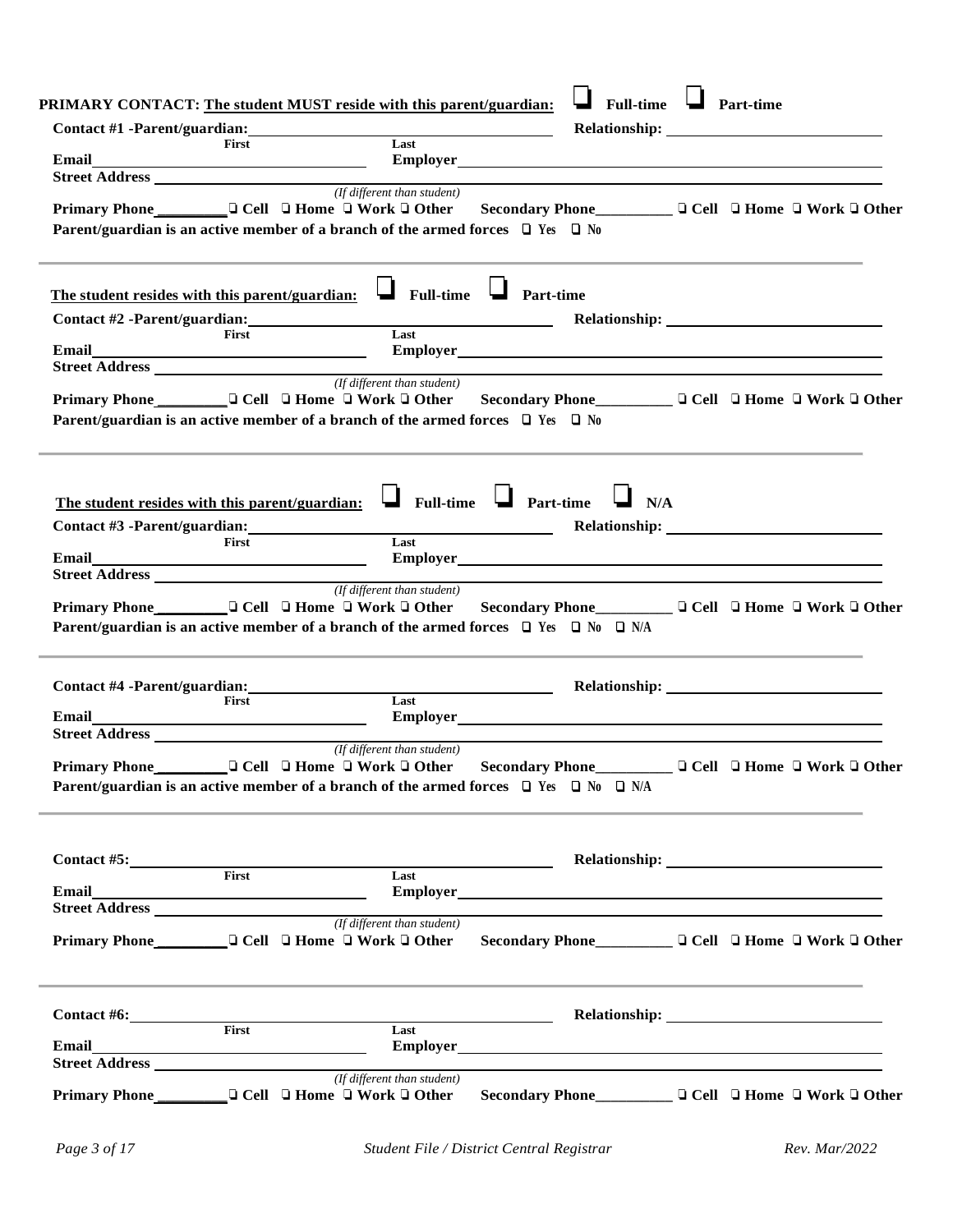### **PARENTAL REGISTRATION STATEMENT**

Pennsylvania School Code Section 13-1304-A states in part "Prior to admission to any school entity, the parent, guardian, or other person having control or charge of a student shall, upon registration, provide a sworn statement or affirmation stating whether the pupil was previously suspended or expelled from any public or private school of this Commonwealth or any other state for an act or offense involving weapons, alcohol or drugs, or for the willful infliction of injury to another person or for any act of violence committed on school property."

I hereby swear or affirm that my child (check one)  $\Box$  WAS /  $\Box$  WAS NOT previously suspended or expelled, **or** *(check one)* ❏ **IS /** ❏ **IS NOT presently suspended or expelled** from any public or private school of this Commonwealth or any other state, for an act or offense involving weapons, alcohol or drugs, or for the willful infliction of injury to another person or for any act of violence committed on school property. I make this statement subject to the penalties of 24 P.S. Section 13-1304-A(b) and 18 Pa C.S.A. Section 4904; relating to unsworn falsification to authorities, and the facts contained herein are true and correct to the best of my knowledge, information and belief.

**If this student has been or is presently suspended or expelled from another school, please complete the following:** Name of the school from which student was suspended or expelled:

Dates of (please circle) suspension or expulsion:

Reason for suspension or expulsion *(optional):*

*(Please provide additional schools and dates of expulsion or suspension on the back of this sheet if necessary.)*

#### **I ASSERT THAT THE FACTS SET FORTH HEREIN ARE TRUE AND CORRECT TO THE BEST OF MY KNOWLEDGE, INFORMATION AND BELIEF. I UNDERSTAND THAT IT IS A SUMMARY CRIMINAL OFFENSE TO KNOWINGLY PROVIDE FALSE INFORMATION IN THIS SWORN STATEMENT FOR THE PURPOSE OF ENROLLING A CHILD IN THE DISTRICT'S SCHOOLS.**

**I further certify that I will notify the Annville-Cleona School District immediately in the event that the facts set forth herein shall no longer be correct or shall change. I also certify that I will cooperate with and be responsive to requests for information or investigation concerning the continuing validity of this sworn document.**

*Parent/Guardian Signature Date*

**To be completed by the school:** Scanned/sent to the Assistant Superintendent if YES

*Date: \_\_\_\_\_\_\_\_\_\_\_\_\_\_\_\_\_\_\_\_\_\_\_\_\_\_\_\_\_\_\_ Initials: \_\_\_\_\_\_\_\_\_\_\_\_\_\_\_\_\_\_\_\_\_\_\_\_\_\_\_\_\_\_*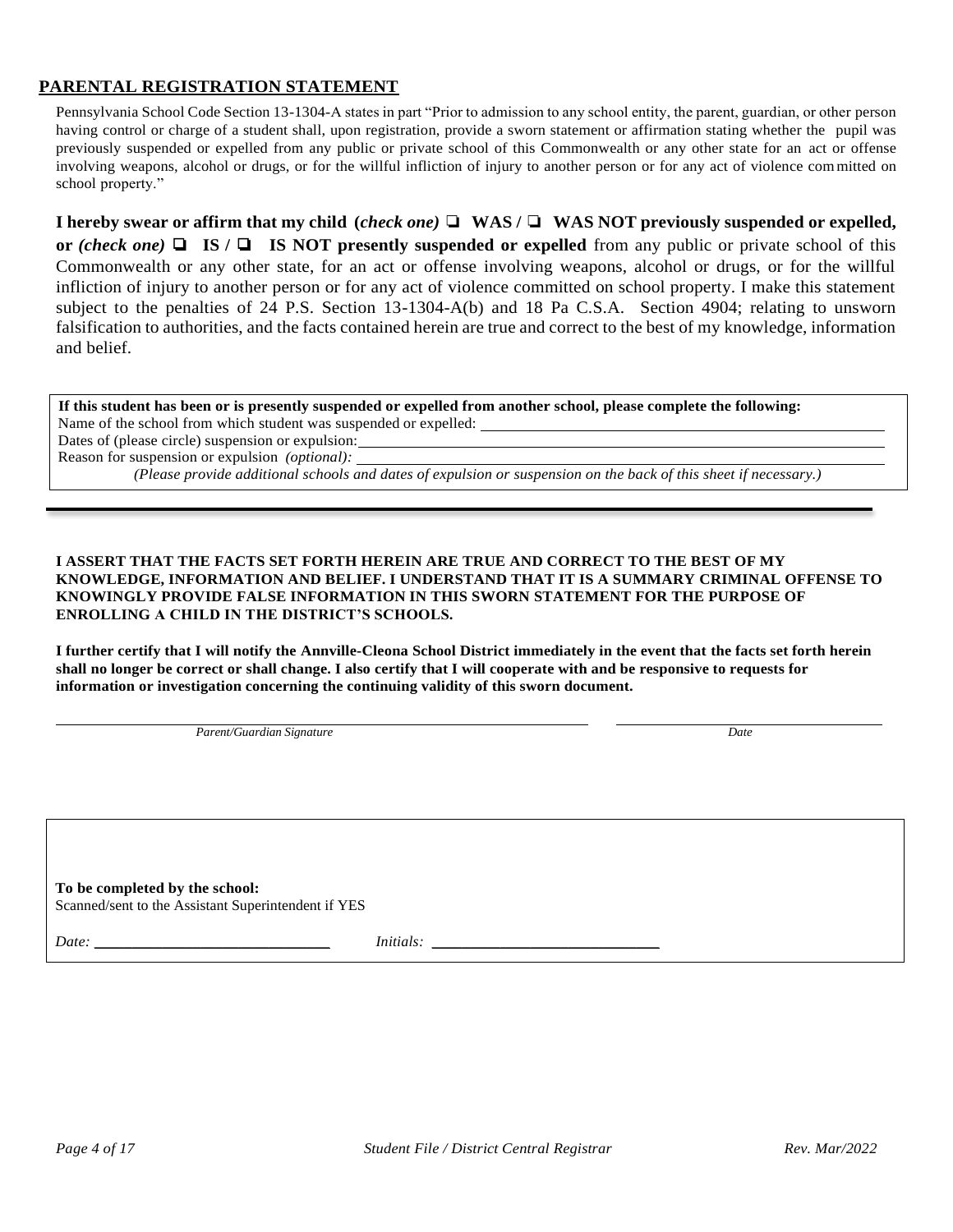

| <b>Student's Full Legal Name</b>                                          |                   |                    |                  |                     |
|---------------------------------------------------------------------------|-------------------|--------------------|------------------|---------------------|
| (As stated on birth certificate)                                          | <b>First Name</b> | (Full) Middle Name | <b>Last Name</b> | <b>Suffix</b>       |
|                                                                           | <b>Address</b>    | City               |                  | <b>State</b><br>Zip |
|                                                                           |                   | $DOB$ / /          | Gender 4         | M<br>$\mathbf{F}$   |
| Grade_________                                                            |                   |                    |                  |                     |
| Parent/Guardian Name                                                      | <b>First Name</b> | <b>Last Name</b>   | <b>Suffix</b>    |                     |
| <b>Questions for Parent/Guardian:</b>                                     |                   |                    |                  |                     |
| 1. Is a language other than English spoken in the child's home? No $\Box$ |                   |                    | $Yes \Box$       |                     |
|                                                                           |                   |                    |                  |                     |
| 2. Does your child communicate in a language other than English?          |                   | N <sub>o</sub>     | $Yes \Box$       |                     |
|                                                                           |                   |                    |                  |                     |
|                                                                           |                   |                    |                  |                     |
|                                                                           |                   |                    |                  | Date:               |
| Interpreter Provided:<br>N <sub>o</sub>                                   | Yes               |                    |                  |                     |

**ALL newly registering students regardless of race, nationality, or language origin MUST complete this form.** Federal law requires that all Local Education Agencies (LEAs) utilize a non-biased procedure for identifying which students are potential English Learners (ELs) in order to provide appropriate language instruction educational programs and services. Given this responsibility, LEAs have the right to ask for the information contained on this and other forms associated with the identification process.

*Signature of Custodial Parent Date*

f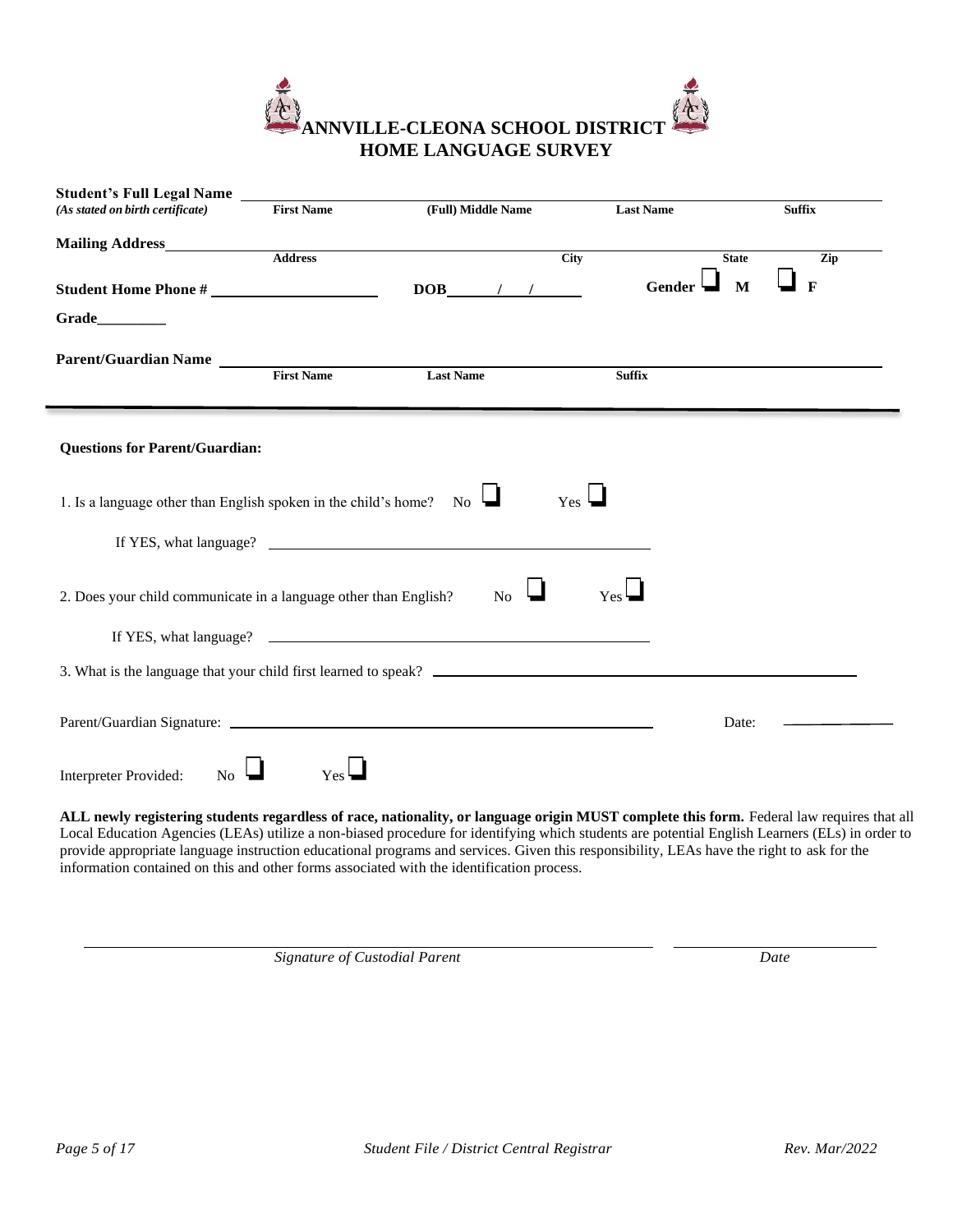

| DOB:                                                                                                  | Grade:                                                                                                               | $\Box$ Male $\Box$ Female                                                                                            |
|-------------------------------------------------------------------------------------------------------|----------------------------------------------------------------------------------------------------------------------|----------------------------------------------------------------------------------------------------------------------|
|                                                                                                       |                                                                                                                      | Parent(s)/Legal Guardian(s): Contact #:                                                                              |
|                                                                                                       |                                                                                                                      |                                                                                                                      |
|                                                                                                       |                                                                                                                      |                                                                                                                      |
| information help determine the services the student may be eligible to receive.                       |                                                                                                                      | This questionnaire is intended to address the McKinney-Vento Act 42 U.S.C. 11435. The answers to this residency      |
| 1.<br>If you answered $NO$ , you may stop here.                                                       | Is your current address a temporary living arrangement? $\Box$ YES $\Box$ NO                                         |                                                                                                                      |
|                                                                                                       |                                                                                                                      |                                                                                                                      |
|                                                                                                       | Is this temporary living arrangement due to loss of housing or economic hardship?                                    | $\Box$ Yes $\Box$<br>NQ                                                                                              |
| If you answered $NO$ , you may stop here.                                                             | If you answered $YES$ to the above questions, please complete the remainder of this form.                            |                                                                                                                      |
| 2.<br><b>Student's Living Situation?</b> (Check all that may apply)                                   |                                                                                                                      |                                                                                                                      |
|                                                                                                       | $\Box$ In a motel or hotel $\Box$ (name of motel/hotel)                                                              |                                                                                                                      |
|                                                                                                       | $\boxed{\textit{In a shelf}}$<br>$\Box$ In a car, trailer, or campsite, <i>temporarily due to inadequate housing</i> | (name of shelter)                                                                                                    |
|                                                                                                       | (name of campsite) (name of campsite)                                                                                |                                                                                                                      |
| <b>Temporarily</b> in another family's house or apartment<br>$\Box$ <i>Moving</i> from place to place |                                                                                                                      |                                                                                                                      |
| (explain)                                                                                             |                                                                                                                      | <b><i>Other</i></b> places not designed for, or ordinarily used as a regular sleeping accommodation for human beings |

| Signature of Parent/Legal Guardian: | Jate |  |
|-------------------------------------|------|--|
|                                     |      |  |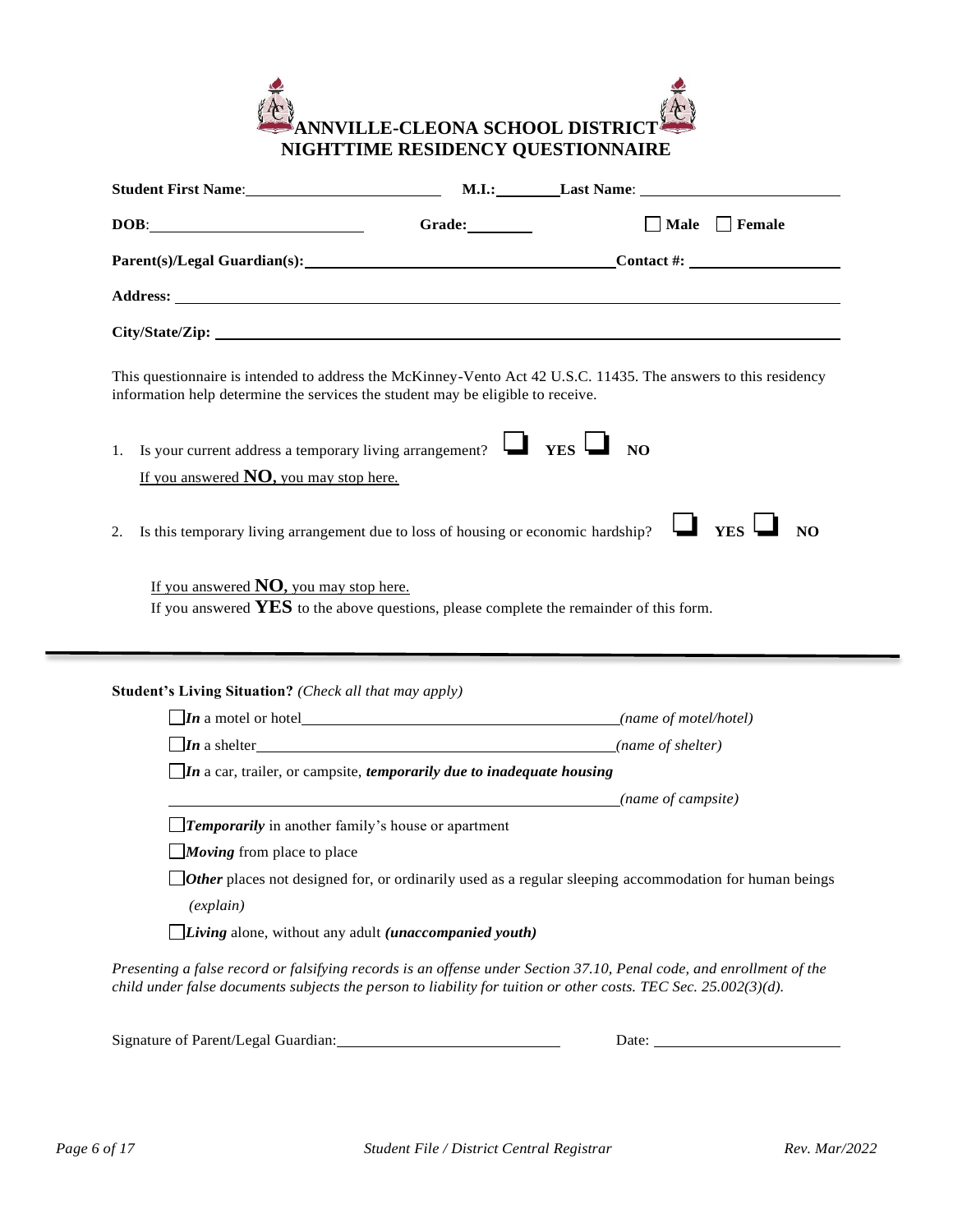

**I/We attest that all information provided here is correct and current. I/We understand that if residency should change, for any reason, it is the responsibility of the resident to notify the Annville-Cleona School District and amend the residency affidavit. Any false statements can and will be punishable by law.**

| (2) PROOFS OF RESIDENCY – Must provide two of the following documents to show name and street address of<br>homeowner or lessee:                                                                                               |
|--------------------------------------------------------------------------------------------------------------------------------------------------------------------------------------------------------------------------------|
| Property tax bill                                                                                                                                                                                                              |
| Check stub from wages, public assistance, or social security                                                                                                                                                                   |
|                                                                                                                                                                                                                                |
|                                                                                                                                                                                                                                |
|                                                                                                                                                                                                                                |
|                                                                                                                                                                                                                                |
| Approval has been granted for the contract of the contract of the contract of the contract of the contract of the contract of the contract of the contract of the contract of the contract of the contract of the contract of  |
| student & parent(s)/guardian(s)<br>with and the address identified above.                                                                                                                                                      |
| Homeowner's signature the contract of the contract of the contract of the contract of the contract of the contract of the contract of the contract of the contract of the contract of the contract of the contract of the cont |
|                                                                                                                                                                                                                                |
|                                                                                                                                                                                                                                |
| to reside<br><u> 1980 - Jan Samuel Barbara, margaret eta idazlea (h. 1980).</u>                                                                                                                                                |
| student & parent(s)/guardian(s)<br>at the address identified above.                                                                                                                                                            |
|                                                                                                                                                                                                                                |
|                                                                                                                                                                                                                                |
|                                                                                                                                                                                                                                |

|                                                  | <b>NOTARY SIGNATURE</b> |
|--------------------------------------------------|-------------------------|
| Sworn to and subscribed before me this<br>dav of | <b>NOTARY DATE</b>      |
| Signature of Parent(s)/Guardian(s)               | Date                    |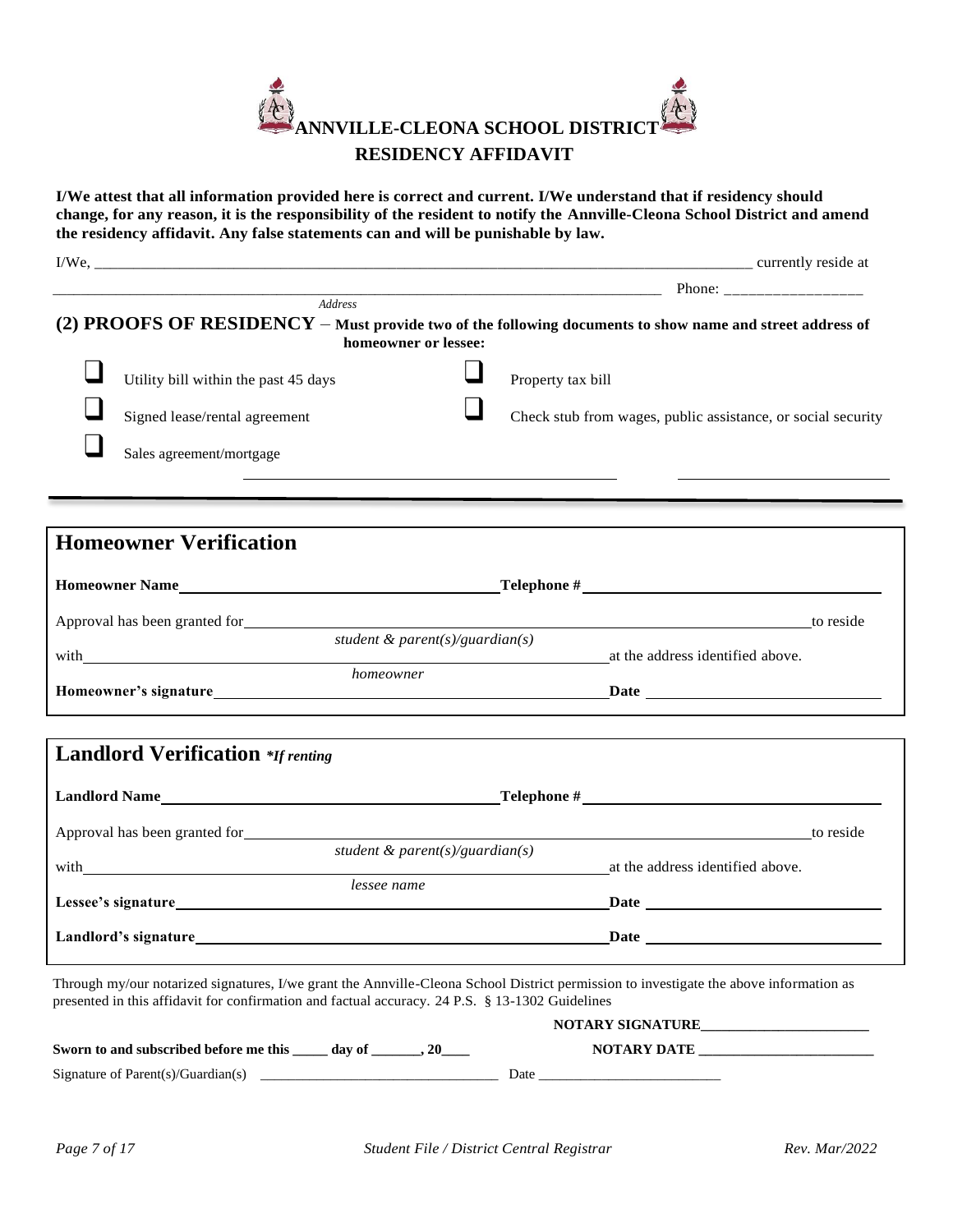

| <b>Student's Full Legal Name</b>                                                                        |                                                    |                                                                                                                                        |                  |                     |
|---------------------------------------------------------------------------------------------------------|----------------------------------------------------|----------------------------------------------------------------------------------------------------------------------------------------|------------------|---------------------|
| (As stated on birth certificate)                                                                        | <b>First Name</b>                                  | (Full) Middle Name                                                                                                                     | <b>Last Name</b> | <b>Suffix</b>       |
| <b>Mailing Address</b>                                                                                  |                                                    |                                                                                                                                        |                  |                     |
|                                                                                                         | Address                                            |                                                                                                                                        | City             | <b>State</b><br>Zip |
|                                                                                                         |                                                    | $DOB$ / /                                                                                                                              | <b>Gender</b>    | M<br>$\mathbf{F}$   |
| Physical examinations are required for ENTRANCE INTO SCHOOL, GRADE SIX, and GRADE ELEVEN.<br>Check one: |                                                    | <u>___</u> ___ I will have my child examined by my family physician<br><u>I</u> wish to have my child examined by the school physician |                  |                     |
| Dental examinations are required for ENTRANCE INTO SCHOOL, GRADE THREE, and GRADE SEVEN.<br>Check one:  | I will have my child examined by my family dentist | I wish to have my child examined by the school dentist                                                                                 |                  |                     |
|                                                                                                         |                                                    |                                                                                                                                        |                  |                     |
|                                                                                                         |                                                    |                                                                                                                                        |                  |                     |
| Does your child have a history of recurrent ear infections/tubes? $\Box$ YES $\Box$ NO Comments:        |                                                    |                                                                                                                                        |                  |                     |
|                                                                                                         |                                                    |                                                                                                                                        |                  |                     |
|                                                                                                         |                                                    |                                                                                                                                        |                  |                     |
|                                                                                                         |                                                    |                                                                                                                                        |                  |                     |
|                                                                                                         |                                                    |                                                                                                                                        |                  |                     |
|                                                                                                         |                                                    |                                                                                                                                        |                  |                     |
| List current medications (please explain):                                                              |                                                    |                                                                                                                                        |                  |                     |
|                                                                                                         |                                                    |                                                                                                                                        |                  |                     |

#### **Consent Form for Administration of OTC Medication at School**

I give permission for the following medication(s) to be administered to my child by the school nurse: **(please initial for permission)** 

| Acetaminophen (Tylenol)   | Antacid (Tums)                    | Bacitracin ointment |
|---------------------------|-----------------------------------|---------------------|
| Ibuprofen (Advil, Motrin) | Antihistamine (Benadryl/Caladryl) |                     |
| Anesthetic Oral Gel       | Hydrocortisone ointment           |                     |

\_\_\_\_\_\_\_\_\_\_\_\_\_\_\_\_\_\_\_\_\_\_\_\_\_\_\_\_\_\_\_\_\_\_\_\_\_\_\_\_\_\_\_\_\_\_\_ \_\_\_\_\_\_\_\_\_\_\_\_\_\_\_\_\_\_

Please refer to the medication policy information on the district's website (acschools.org) for guidelines of administration within school. For the safety of your child, medications will not be given without permission. In addition, I permit the school nurse to discuss medical conditions and/or allergies with those faculty/staff members of Annville Cleona School District and contracted transportation & cafeteria staff who may need to know this information for the safety and education of my child.

Signature of Parent/Guardian Date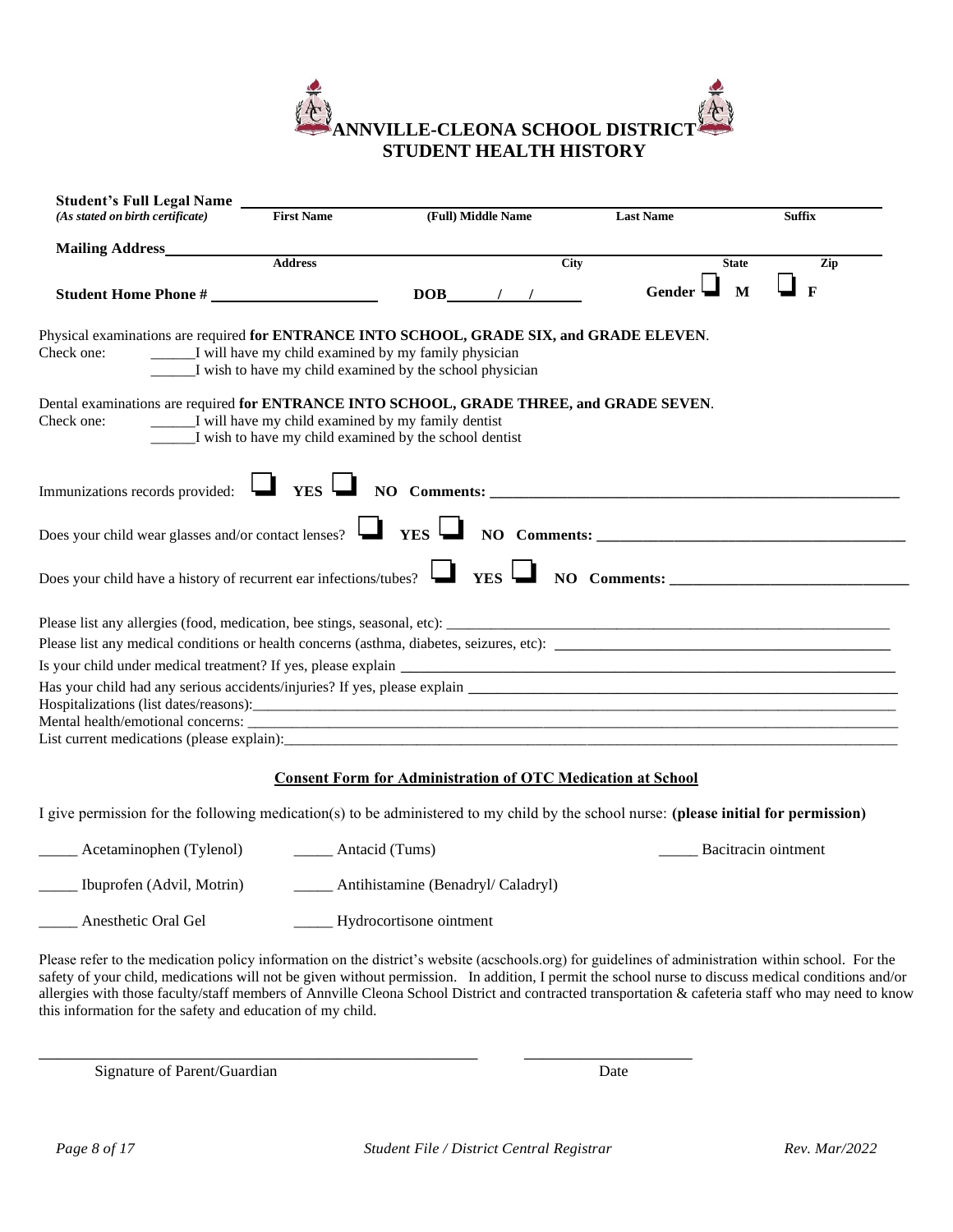

### **Consent Form for Administration of Prescription Medication at School**

| <b>Student's Full Legal Name</b><br>(As stated on birth certificate)                                                                                                                                                                                                                                                                                                                                                        | <b>First Name</b>                                                      | (Full) Middle Name                                       | <b>Last Name</b>            |              | <b>Suffix</b> |
|-----------------------------------------------------------------------------------------------------------------------------------------------------------------------------------------------------------------------------------------------------------------------------------------------------------------------------------------------------------------------------------------------------------------------------|------------------------------------------------------------------------|----------------------------------------------------------|-----------------------------|--------------|---------------|
| Student Home Phone #                                                                                                                                                                                                                                                                                                                                                                                                        |                                                                        | $DOB$ / /                                                | <b>Gender</b>               | $\mathbf{M}$ | $\mathbf{F}$  |
| 1. Medication_______________________Diagnosis________________Dosage______Time(s)_______                                                                                                                                                                                                                                                                                                                                     |                                                                        |                                                          |                             |              |               |
| 2. Medication_______________________Diagnosis________________Dosage______Time(s)_______                                                                                                                                                                                                                                                                                                                                     |                                                                        |                                                          |                             |              |               |
| <b>3. Medication</b> Diagnosis Dosage Time(s)                                                                                                                                                                                                                                                                                                                                                                               |                                                                        |                                                          |                             |              |               |
| Other comments, special considerations/restrictions:                                                                                                                                                                                                                                                                                                                                                                        |                                                                        |                                                          |                             |              |               |
|                                                                                                                                                                                                                                                                                                                                                                                                                             | <b>Parent/Guardian Consent for Medication Administration at School</b> |                                                          |                             |              |               |
| I, parent/guardian of _____________________________, give permission for my child to receive the above medication(s) during school hours.<br>I also give the school nurse permission to contact the physician listed below to keep him/her informed of any side effects or concerns regarding<br>medication administration. In the event of an emergency, the school may transport my child to nearest designated hospital. |                                                                        |                                                          |                             |              |               |
|                                                                                                                                                                                                                                                                                                                                                                                                                             |                                                                        |                                                          |                             |              |               |
|                                                                                                                                                                                                                                                                                                                                                                                                                             |                                                                        | <b>Annville-Cleona School District Medication Policy</b> |                             |              |               |
| 1. Medication must be transported to and from the school nurse office by an adult in its original container with a label that includes: child's<br>name, instructions for administration, content identification and physician's name-unless authorized to self-carry/administer epi pen/inhaler.<br>(Refer to next page of form)                                                                                           |                                                                        |                                                          |                             |              |               |
| 2. Medication order forms must be updated annually by parent/guardian and physician and<br>medication is to be claimed within one week beyond the end of the school year.                                                                                                                                                                                                                                                   |                                                                        |                                                          |                             |              |               |
|                                                                                                                                                                                                                                                                                                                                                                                                                             | .                                                                      |                                                          | $\sim$ $\sim$ $\sim$ $\sim$ |              |               |

#### **Medication Order by Authorized Healthcare Provider**

**Physician's Signature**\_\_\_\_\_\_\_\_\_\_\_\_\_\_\_\_\_\_\_\_\_\_\_\_\_\_\_\_\_\_\_\_\_\_\_\_\_\_\_ Date\_\_\_\_\_\_\_\_\_\_\_\_\_\_\_\_

**Physician's Name** (print)\_\_\_\_\_\_\_\_\_\_\_\_\_\_\_\_\_\_\_\_\_\_\_\_ Phone# \_\_\_\_\_\_\_\_\_FAX#\_\_\_\_\_\_\_\_\_\_\_\_

**\*Medical order may be faxed to the student's assigned building nurse to be attached to the medical form.**

Fax Numbers: Annville-Cleona Middle/Secondary School Leslie Attig, CSN 717-867-7712 Annville Elementary School Andrea Speraw, CSN 717-867-7624<br>Cleona Elementary School Angela Moyer, LPN 717-867-7644 Cleona Elementary School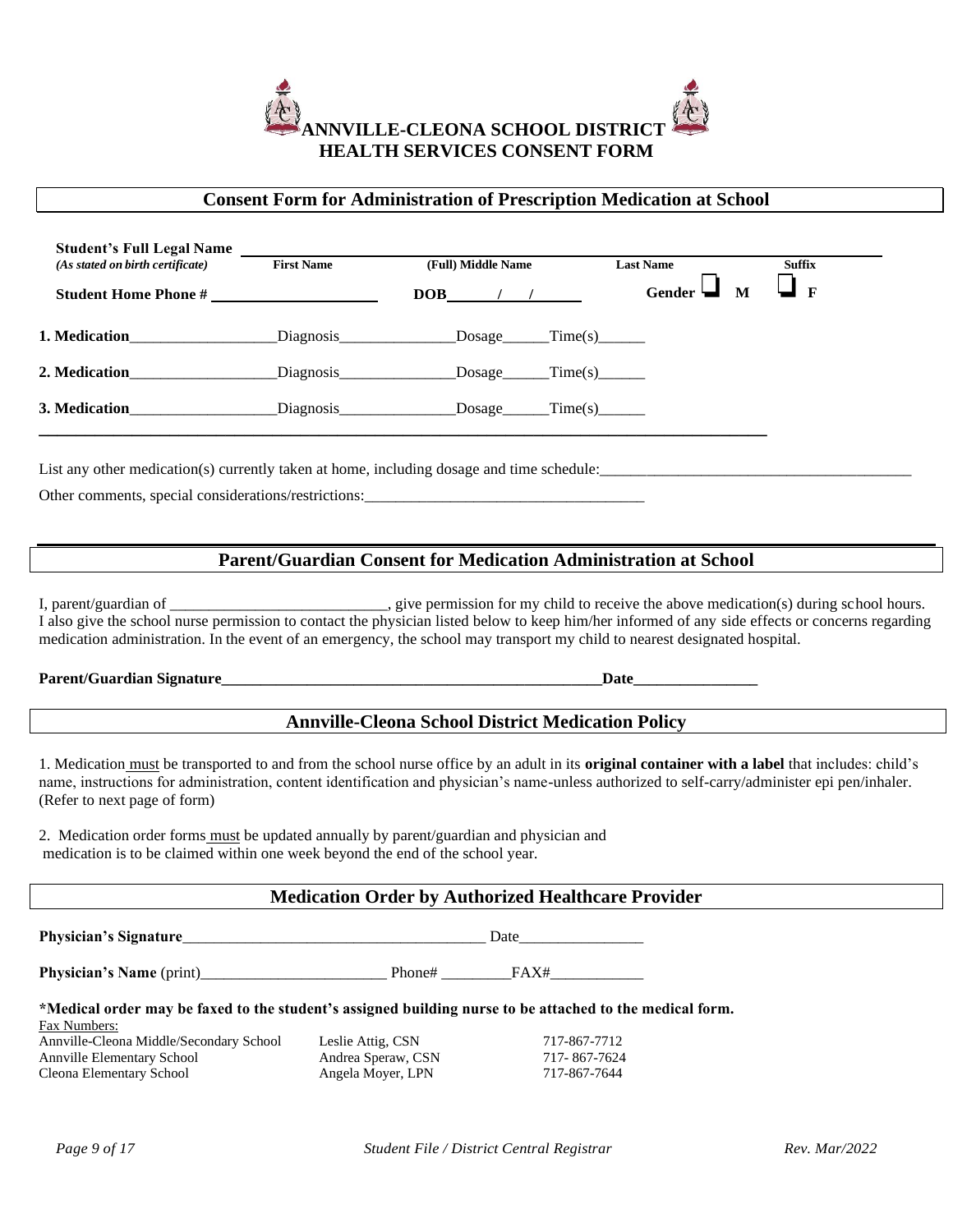# **EMERGENCY MEDICATIONS ADMINISTRATION (EPIPEN AND INHALERS only):**

### **FOR PHYSICIAN USE ONLY - Initial the appropriate option:**

\_\_\_\_\_\_ It is my professional opinion that this student \_\_\_\_\_\_\_\_\_\_\_\_\_\_\_\_is **BOTH** capable and responsible of carrying and self-administering during school hours/field trips/related school activities. The school nurse should be consulted if the student is having a health related complaint and/or uses his/her medication(s):

| Inhaled asthma medication<br>Auto injectable epinephrine $(0.15mg \text{ or } 0.3mg)$ |
|---------------------------------------------------------------------------------------|
|---------------------------------------------------------------------------------------|

\_\_\_\_\_\_ It is my professional opinion that this student \_\_\_\_\_\_\_\_\_\_\_\_\_\_\_\_\_ should NOT carry his/her medication at school or school related activities. The medication should be kept with the nurse and supervised with administration.

| Physician's Signature    |       | Date: |  |
|--------------------------|-------|-------|--|
| Physician's Name (Print) | Phone | FA X  |  |

**\_\_\_\_\_\_\_\_\_\_\_\_\_\_\_\_\_\_\_\_\_\_\_\_\_\_\_\_\_\_\_\_\_\_\_\_\_\_\_\_\_\_\_\_\_\_\_\_\_\_\_\_\_\_\_\_\_\_\_\_\_\_\_\_\_\_**

# **PARENT/GUARDIAN CONSENT FOR SELF-ADMINISTRATION OF MEDICATION**

I hereby consent for my child, the self-administer the following medication(s) during the regular school day or when attending school related activities:



\*I also consent to disclose identifiable health information by the health care provider to the school nurse or other personnel designated by Annville Cleona School District.

\*I acknowledge that I have an obligation to notify the school if my child's medication, dosage, frequency of administration or reason for administration changes during school year.

\_\_\_\_\_\_\_\_\_\_\_\_\_\_\_ \_\_\_\_\_\_\_\_\_\_\_\_\_\_\_\_\_\_\_\_\_\_\_\_\_\_\_\_\_

\_\_\_\_\_\_\_\_\_\_\_\_\_\_\_ \_\_\_\_\_\_\_\_\_\_\_\_\_\_\_\_\_\_\_\_\_\_\_\_\_\_\_\_\_

\*I understand and hereby acknowledge that neither the School District nor any employee of the School District shall be liable or responsible for the benefits or consequences of the prescribed medication or for ensuring that the medication is taken. As such, I hereby release the School District and its employees from any and all liability of any nature whatsoever related to the self-administration of the medicine.

Date Signature of Parent/ Guardian

Date Reviewed by School Nurse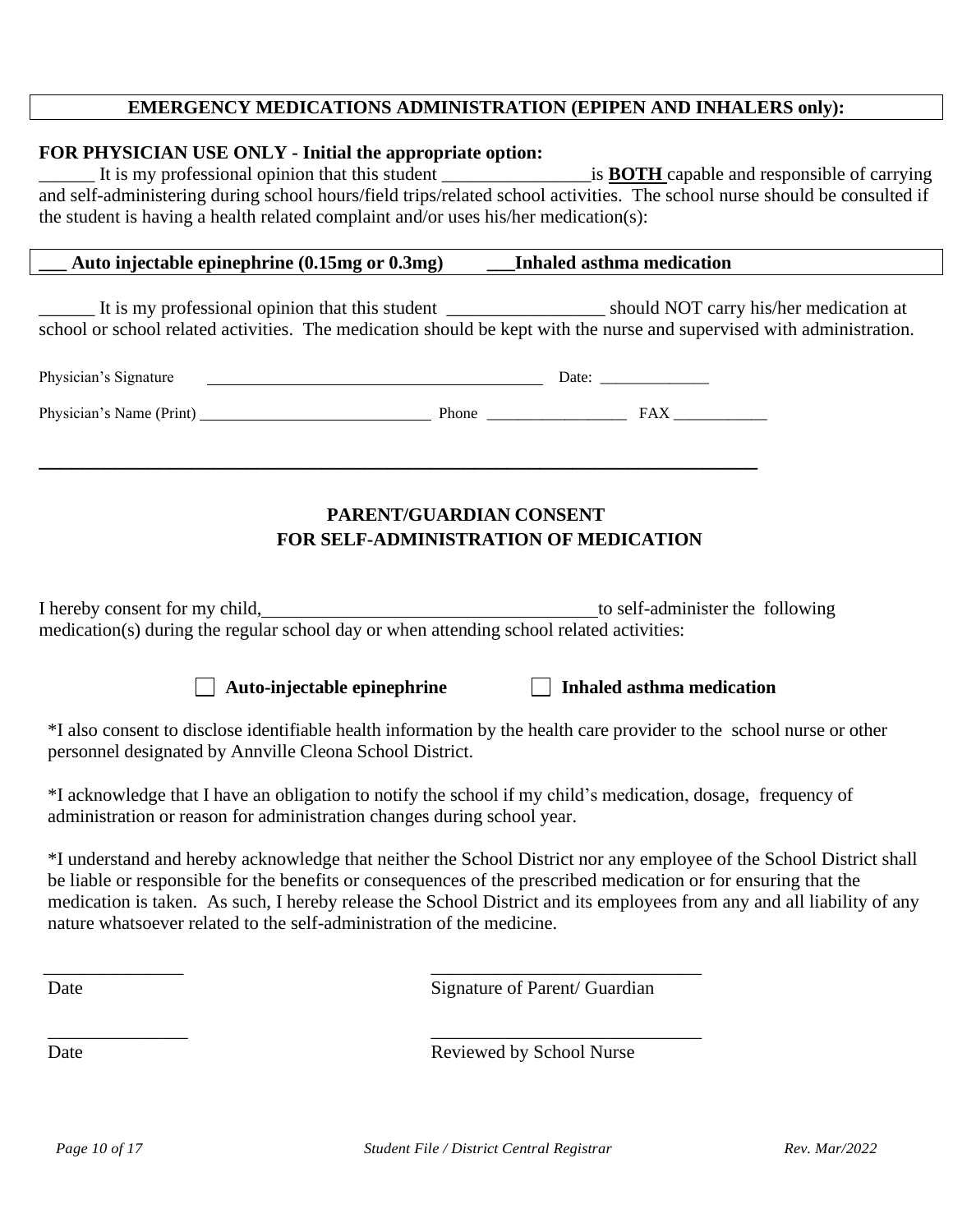

Dear Parent(s) or Guardian(s):

In order to provide parents/guardians the discretion to support their students in the selection of personal reading materials in the Annville-Cleona School District (ACSD), the following ACSD Personal Reading Access Slip Guidelines have been developed. Each of the Library/Media Centers and classroom libraries in the ACSD maintain a collection of materials that are geared towards the developmental levels of the student that they serve. Additionally, the ACSD has access to a shared digital library through our collaborative relationship with other school districts in the Lebanon and Lancaster counties. That shared digital library is contained within Sora, which is a subset of the Overdrive library. As such, not all titles are available through the Sora library that may be available through Overdrive. Sora also provides access to the public library system in which a student would have access to all titles within the public library.

As stated previously, each of these libraries maintain a collection of materials that are generally geared towards the developmental levels of the student that they serve. The majority of the books in our elementary school libraries are geared towards children and/or juveniles.

However, there may be instances in which students have access to some books that have been identified as being above their developmental level.

[Free Access to Libraries for Minors,](https://www.ala.org/advocacy/intfreedom/librarybill/interpretations/freeaccesslibraries) an interpretation of the *[Library Bill of Rights](https://www.ala.org/advocacy/intfreedom/librarybill)* (ALA's basic policy concerning access to information) states that, "Librarians and governing bodies should maintain that parents—and only parents—have the right and the responsibility to restrict the access of their children—and only their children—to library resources." To support the ideal that parents/guardians are the best judge to monitor and support what literature their students are provided access to, the following Library/Media Center Access Guidelines have been established and is detailed below:

Parents/Guardians who would choose the ability to have discretion on the type of books their students will be allowed to check out, will need to complete the access slip contained below. Signing this access slip will be good while your child is in the building they are in (i.e. when they move from CE to AE, they will need new consent since the library selections are different) or until you revoke this consent, so there is no need to complete this yearly other than when your child transitions from buildings. Additionally, with this, there may be a delay in your student receiving the book they want since you will need to provide permission before it gets checked out. Additionally, parents completing and returning the access slip should know that this will remove the students access to the online digital library through Sora.

Students who have this access slip on file will complete a <u>[book permission slip](https://docs.google.com/document/d/1eHhuXWFFCrq_Xl2RKnIJH7zRRL_o-shhPct5TT78TOI/copy)</u> each time they wish to check book(s) out of one of the libraries in the ACSD. The [book permission slip](https://docs.google.com/document/d/1eHhuXWFFCrq_Xl2RKnIJH7zRRL_o-shhPct5TT78TOI/copy) will be available both digitally and in paper copy. Paper copies will be available in each of the ACSD libraries as well as their teachers' classrooms.

Once the student has completed filling out the book [permission slip,](https://docs.google.com/document/d/1eHhuXWFFCrq_Xl2RKnIJH7zRRL_o-shhPct5TT78TOI/copy) it will be routed to the student's parents/guardians so that they can review the request. Parents/Guardians have the option of reviewing the book by coming into their student's respective ACSD library or by researching the content and ratings of the book via the Internet. Once parents/guardians are satisfied with the book selection of their student, they will need to sign the [book permission](https://docs.google.com/document/d/1eHhuXWFFCrq_Xl2RKnIJH7zRRL_o-shhPct5TT78TOI/copy)  [slip](https://docs.google.com/document/d/1eHhuXWFFCrq_Xl2RKnIJH7zRRL_o-shhPct5TT78TOI/copy) and return it to the school librarian. This can be done as an email attachment or sending in a signed hard copy to the school. This would also be the point in the process for a parent to decline their child's selection.

Once the Librarian or teacher has received the approved permission slip, the student will be able to check the book out of the ACSD Library.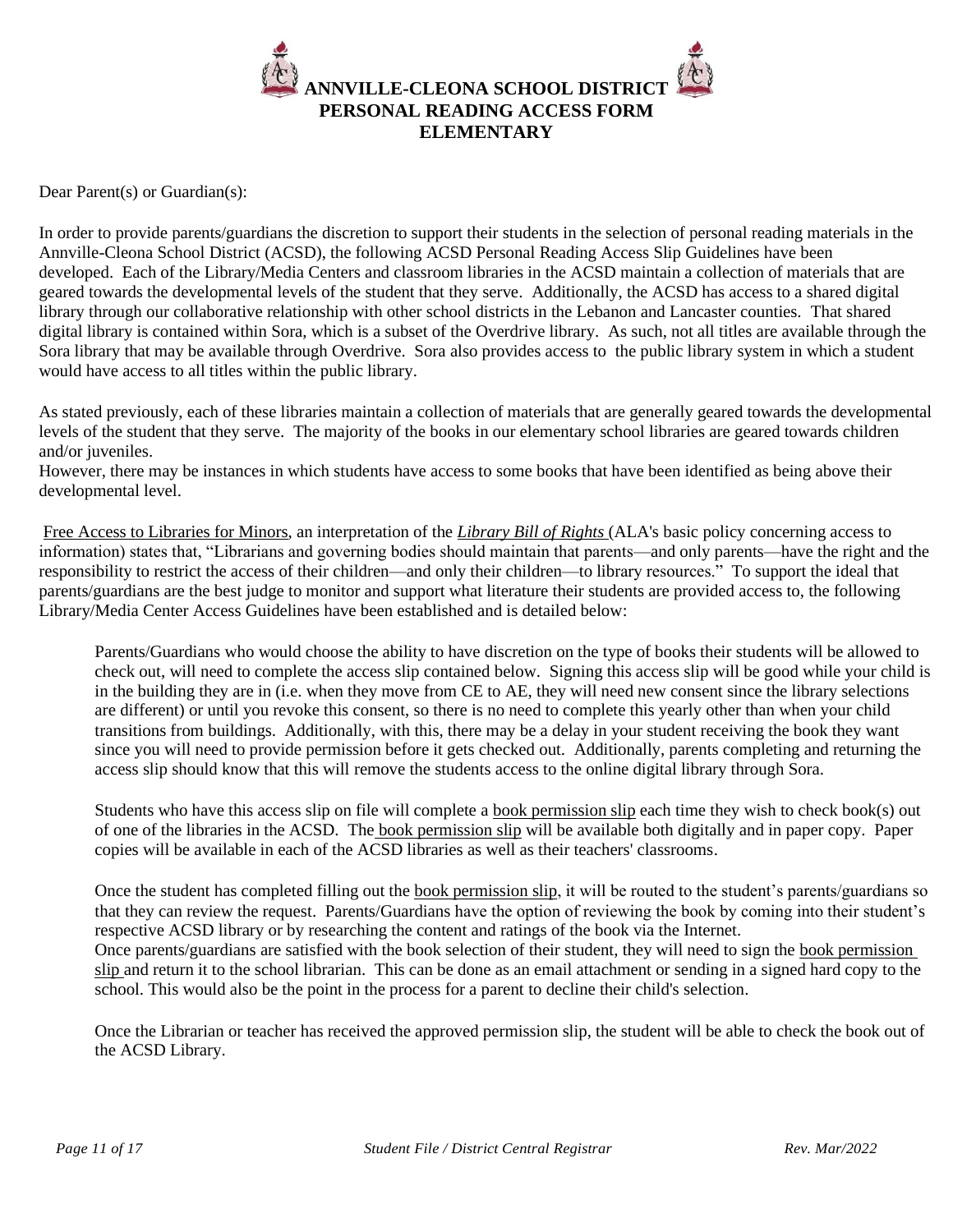## **PLEASE SIGN CONSENT FORM BELOW AND RETURN TO YOUR CHILD'S LIBRARIAN/CLASSROOM TEACHER.**

I am requesting that my child follow the ACSD Library/Media Center access slip procedure for checking out material. I have read the above ACSD Library/Media Center access slip guidelines and have discussed them with my child.

| Grade: $\qquad \qquad$ |
|------------------------|
|                        |
|                        |
|                        |

**Comments:**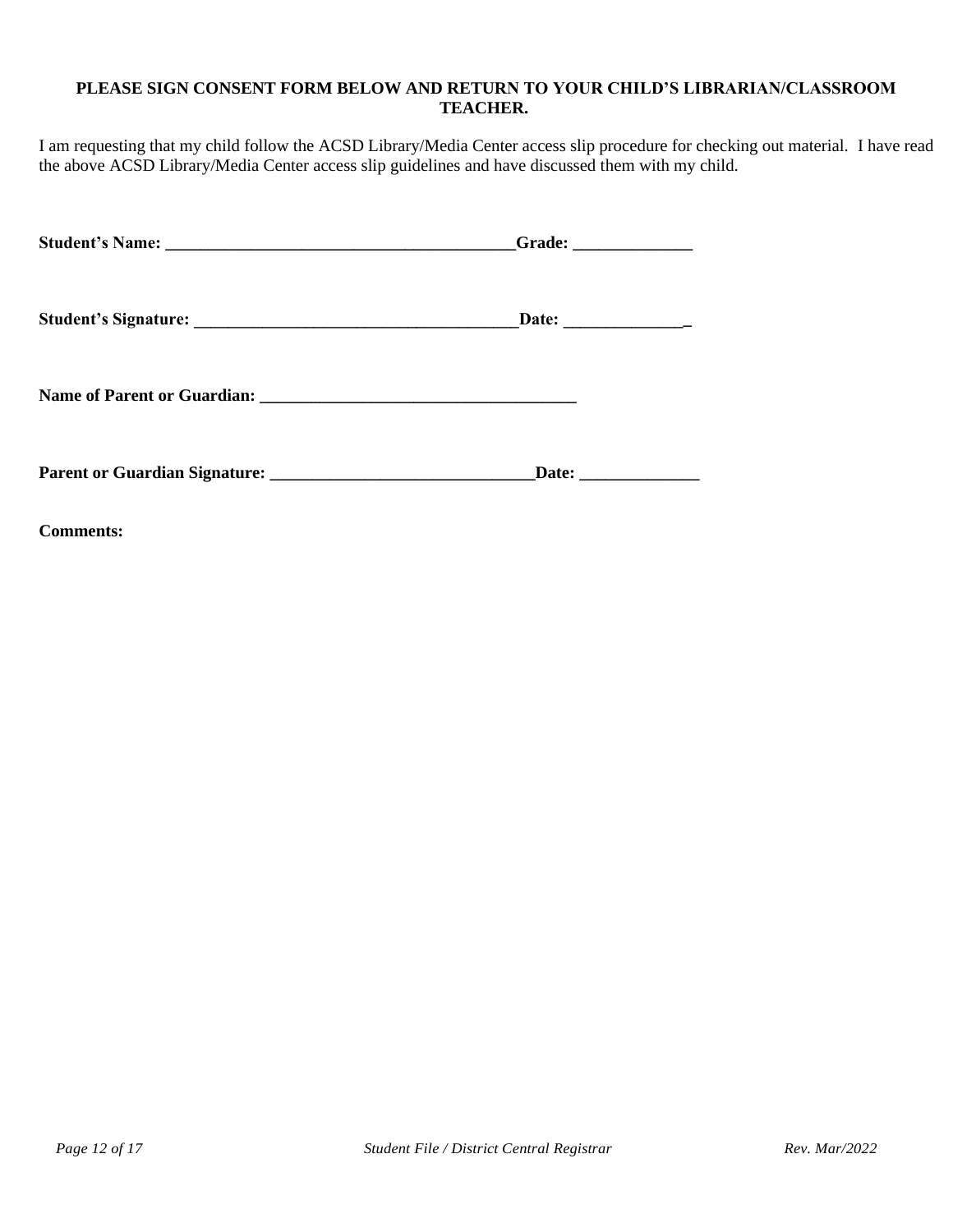

Dear Parent(s) or Guardian(s):

In order to provide parents/guardians the discretion to support their students in the selection of personal reading materials in the Annville-Cleona School District (ACSD), the following ACSD Personal Reading Access Slip Guidelines have been developed. Each of the Library/Media Centers and classroom libraries in the ACSD maintain a collection of materials that are geared towards the developmental levels of the student that they serve. Additionally, the ACSD has access to a shared digital library through our collaborative relationship with other school districts in the Lebanon and Lancaster counties. That shared digital library is contained within Sora, which is a subset of the Overdrive library. As such, not all titles are available through the Sora library that may be available through Overdrive. Sora also provides access to the public library system in which a student would have access to all titles within the public library.

As stated previously, each of these libraries maintain a collection of materials that are generally geared towards the developmental levels of the student that they serve. However, there may be instances in which students have access to some books that have been identified as being above their developmental level because of content or language. An example for our middle school and high school students would be titles available in our libraries considered Young Adult. Young adult titles (also referred to as "YA" for short) describe works written for readers between the ages 12 and 18.

[Free Access to Libraries for Minors,](https://www.ala.org/advocacy/intfreedom/librarybill/interpretations/freeaccesslibraries) an interpretation of the *[Library Bill of Rights](https://www.ala.org/advocacy/intfreedom/librarybill)* (ALA's basic policy concerning access to information) states that, "Librarians and governing bodies should maintain that parents—and only parents—have the right and the responsibility to restrict the access of their children—and only their children—to library resources." To support the ideal that parents/guardians are the best judge to monitor and support what literature their students are provided access to, the following Library/Media Center Access Guidelines have been established and is detailed below:

Parents/Guardians who would choose the ability to have discretion on the type of books their students will be allowed to check out, will need to complete the access slip contained below. Signing this access slip will be good while your child is in the building they are in (i.e. when they move from CE to AE, they will need new consent since the library selections are different) or until you revoke this consent, so there is no need to complete this yearly other than when your child transitions from buildings. Additionally, with this, there may be a delay in your student receiving the book they want since you will need to provide permission before it gets checked out. Additionally, parents completing and returning the access slip should know that this will remove the students access to the online digital library through Sora.

Students who have this access slip on file will complete a <u>book permission slip</u> each time they wish to check book(s) out of one of the libraries in the ACSD. The [book permission slip](https://docs.google.com/document/d/1eHhuXWFFCrq_Xl2RKnIJH7zRRL_o-shhPct5TT78TOI/copy) will be available both digitally and in paper copy. Paper copies will be available in each of the ACSD libraries as well as their teachers' classrooms.

Once the student has completed filling out the [book permission slip,](https://docs.google.com/document/d/1eHhuXWFFCrq_Xl2RKnIJH7zRRL_o-shhPct5TT78TOI/copy) it will be routed to the student's parents/guardians so that they can review the request. Parents/Guardians have the option of reviewing the book by coming into their student's respective ACSD library or by researching the content and ratings of the book via the Internet. Once parents/guardians are satisfied with the book selection of their student, they will need to sign th[e book permission](https://docs.google.com/document/d/1eHhuXWFFCrq_Xl2RKnIJH7zRRL_o-shhPct5TT78TOI/copy)  [slip a](https://docs.google.com/document/d/1eHhuXWFFCrq_Xl2RKnIJH7zRRL_o-shhPct5TT78TOI/copy)nd return it to the school librarian. This can be done as an email attachment or sending in a signed hard copy to the school. This would also be the point in the process for a parent to decline their child's selection.

Once the Librarian or teacher has received the approved permission slip, the student will be able to check the book out of the ACSD Library.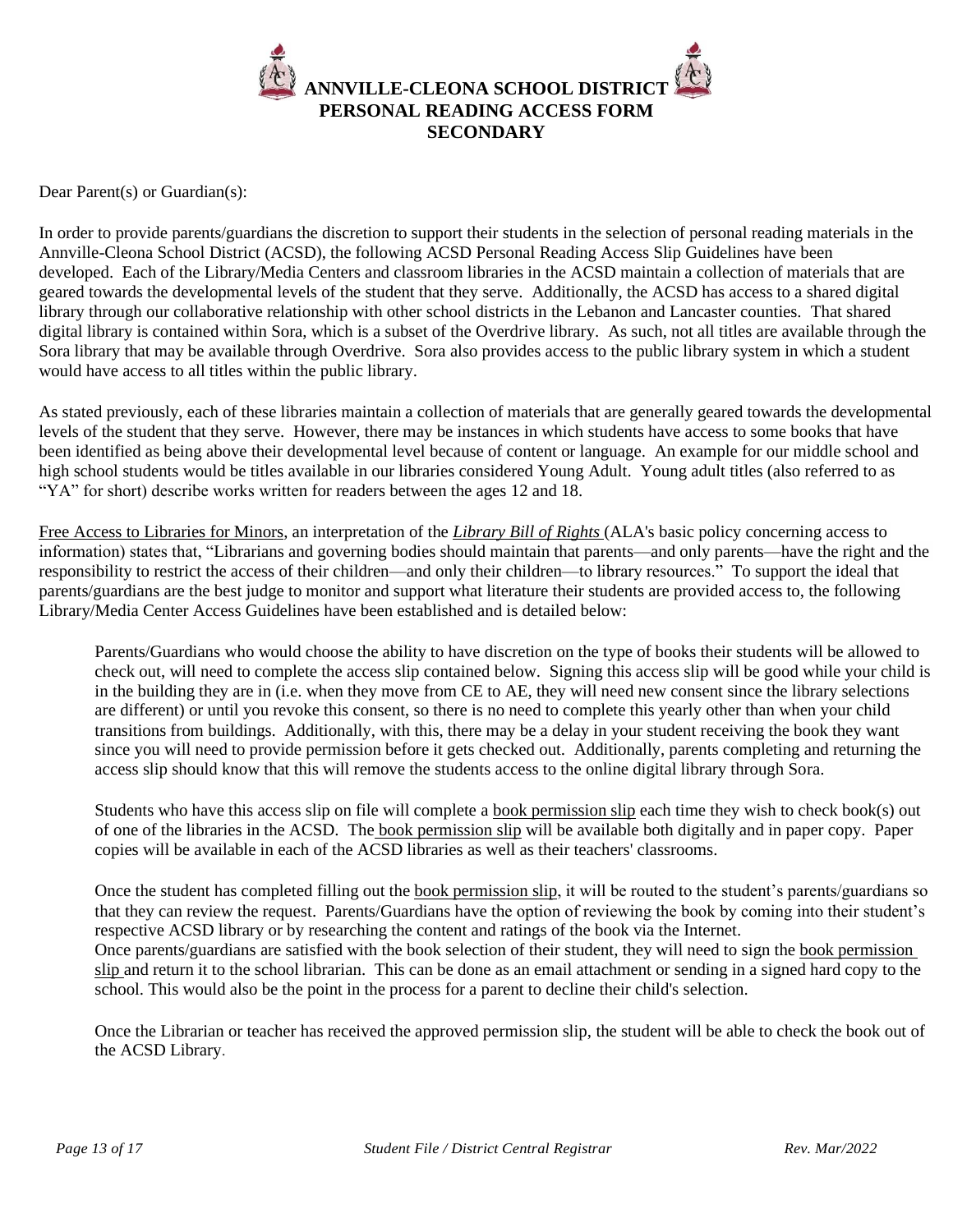## **PLEASE SIGN CONSENT FORM BELOW AND RETURN TO YOUR CHILD'S LIBRARIAN/CLASSROOM TEACHER.**

I am requesting that my child follow the ACSD Library/Media Center access slip procedure for checking out material. I have read the above ACSD Library/Media Center access slip guidelines and have discussed them with my child.

| Grade: $\qquad \qquad$ |
|------------------------|
| _Date: _______________ |
|                        |
| Date: _______________  |

**Comments:**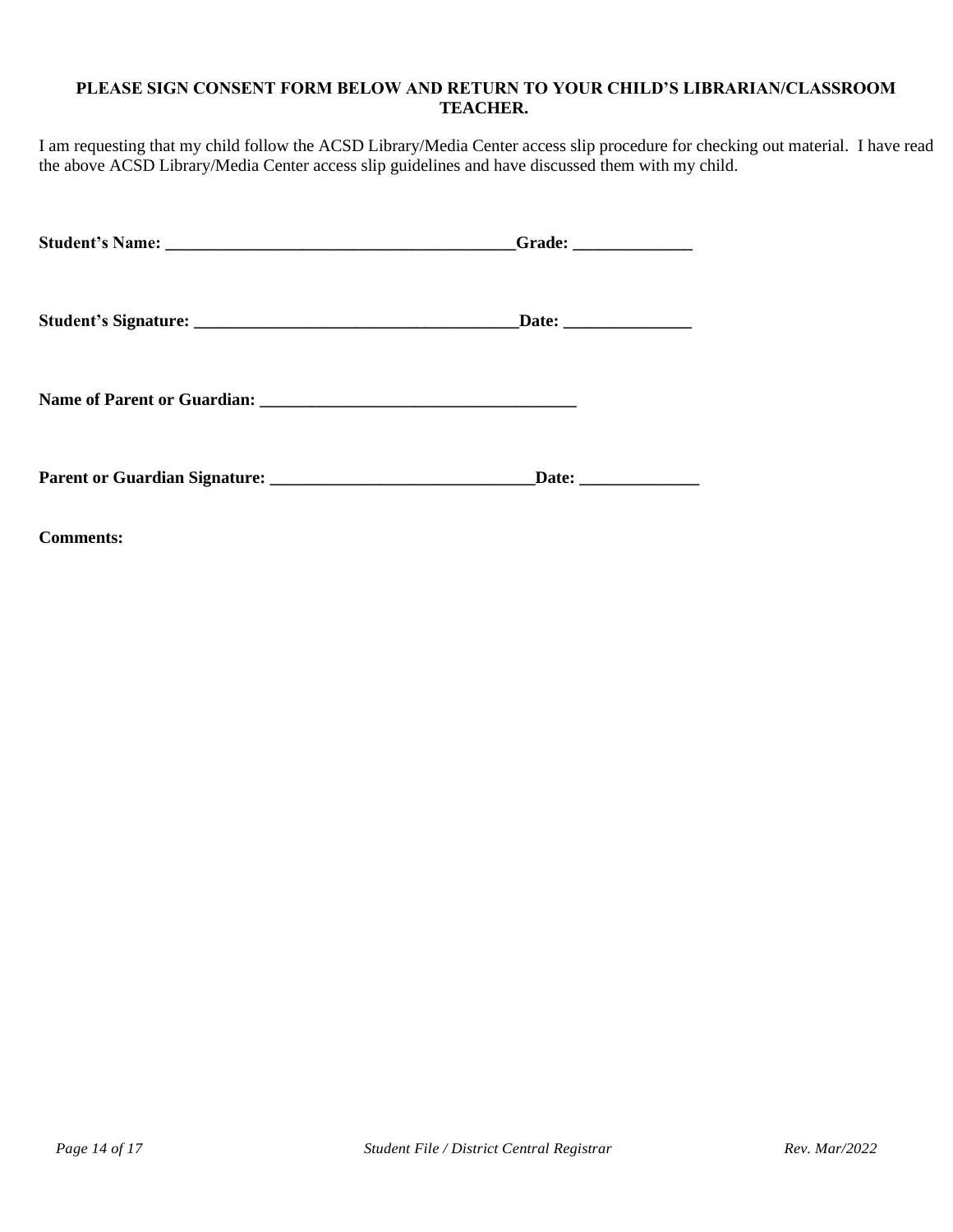

From time to time, students are photographed during various classroom and school events and photos are submitted to the local media and/or may appear on the district's website or official school district social media accounts. We would like your permission to photograph your child and use his/her photograph while in the instructional/educational setting to promote the various educational opportunities that are taking place within our school district.

Only sign this form if you **DO NOT** want your child's photograph to be published.

|  | (parent/guardian) |
|--|-------------------|
|--|-------------------|

**DO NOT** give permission for my child \_\_\_\_\_\_\_\_\_\_\_\_\_\_\_\_\_\_\_\_\_\_\_\_\_\_\_\_\_\_\_\_\_ to be published in

school district social media or on the school district website during this school year.

| Parent name:      |       |
|-------------------|-------|
| Parent Signature: | Date: |

Student name: \_\_\_\_\_\_\_\_\_\_\_\_\_\_\_\_\_\_\_\_\_\_\_\_\_

Teacher name: \_\_\_\_\_\_\_\_\_\_\_\_\_\_\_\_\_\_\_\_\_\_\_\_\_ Grade : \_\_\_\_\_\_\_\_\_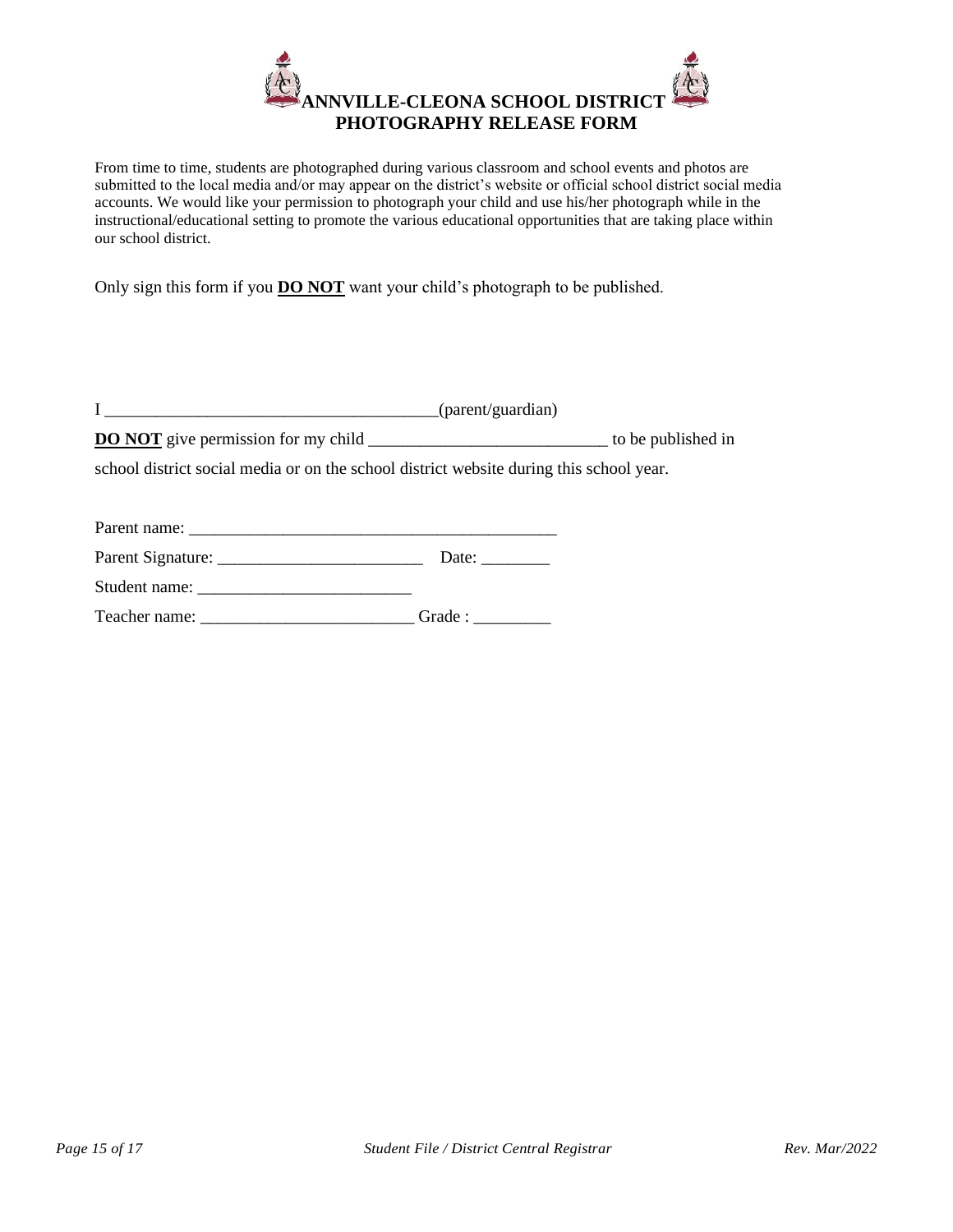

|                                                                                                              | GRADE: The contract of the contract of the contract of the contract of the contract of the contract of the contract of the contract of the contract of the contract of the contract of the contract of the contract of the con |                                                                                                                   |
|--------------------------------------------------------------------------------------------------------------|--------------------------------------------------------------------------------------------------------------------------------------------------------------------------------------------------------------------------------|-------------------------------------------------------------------------------------------------------------------|
|                                                                                                              |                                                                                                                                                                                                                                |                                                                                                                   |
|                                                                                                              |                                                                                                                                                                                                                                |                                                                                                                   |
|                                                                                                              |                                                                                                                                                                                                                                |                                                                                                                   |
|                                                                                                              |                                                                                                                                                                                                                                |                                                                                                                   |
|                                                                                                              |                                                                                                                                                                                                                                |                                                                                                                   |
|                                                                                                              |                                                                                                                                                                                                                                | The above-named student enrolled in the Annville-Cleona School District on _____________.                         |
|                                                                                                              | We request that you e-mail the following info to the appropriate email address below:                                                                                                                                          |                                                                                                                   |
| All previous year academic records<br>$\bullet$                                                              |                                                                                                                                                                                                                                |                                                                                                                   |
| $\bullet$                                                                                                    | Current year schedule, grades and attendance record                                                                                                                                                                            |                                                                                                                   |
| 504 Plans                                                                                                    |                                                                                                                                                                                                                                |                                                                                                                   |
|                                                                                                              | Special Education information and Gifted Education information (via IEP Writer)                                                                                                                                                |                                                                                                                   |
| $\bullet$                                                                                                    | Summary of Discipline Records (as per 24PS 12-130S.a)                                                                                                                                                                          |                                                                                                                   |
| Health/Dental/Immunization Records<br>$\bullet$                                                              |                                                                                                                                                                                                                                |                                                                                                                   |
| <b>Psychological Reports</b><br>$\bullet$                                                                    |                                                                                                                                                                                                                                |                                                                                                                   |
| PSSA/Keystone Results                                                                                        |                                                                                                                                                                                                                                |                                                                                                                   |
| PA Secure ID                                                                                                 |                                                                                                                                                                                                                                |                                                                                                                   |
|                                                                                                              | Any other pertinent educational historical information                                                                                                                                                                         |                                                                                                                   |
| Grade K-2:<br>llight@acschools.org<br>Mrs. Angela Love, principal<br>fax:717-867-7644<br>Phone: 717-867-7640 | Grades 3-6:<br>aslabach@acschools.org<br>Mr. Ross Hopple, principal<br>fax:717-867-7624<br>phone:717-867-7620                                                                                                                  | Grades 7-12:<br>searly@acschools.org<br>Mrs. Laurie Bowersox, principal<br>fax:717-867-7712<br>phone:717-867-7700 |

According to the Final Regulations-Family Educational Rights and Privacy Act dated June 17, 1976, it is not necessary to obtain written consent to release records between schools. Therefore, we are requesting all records, including health information for the above student.